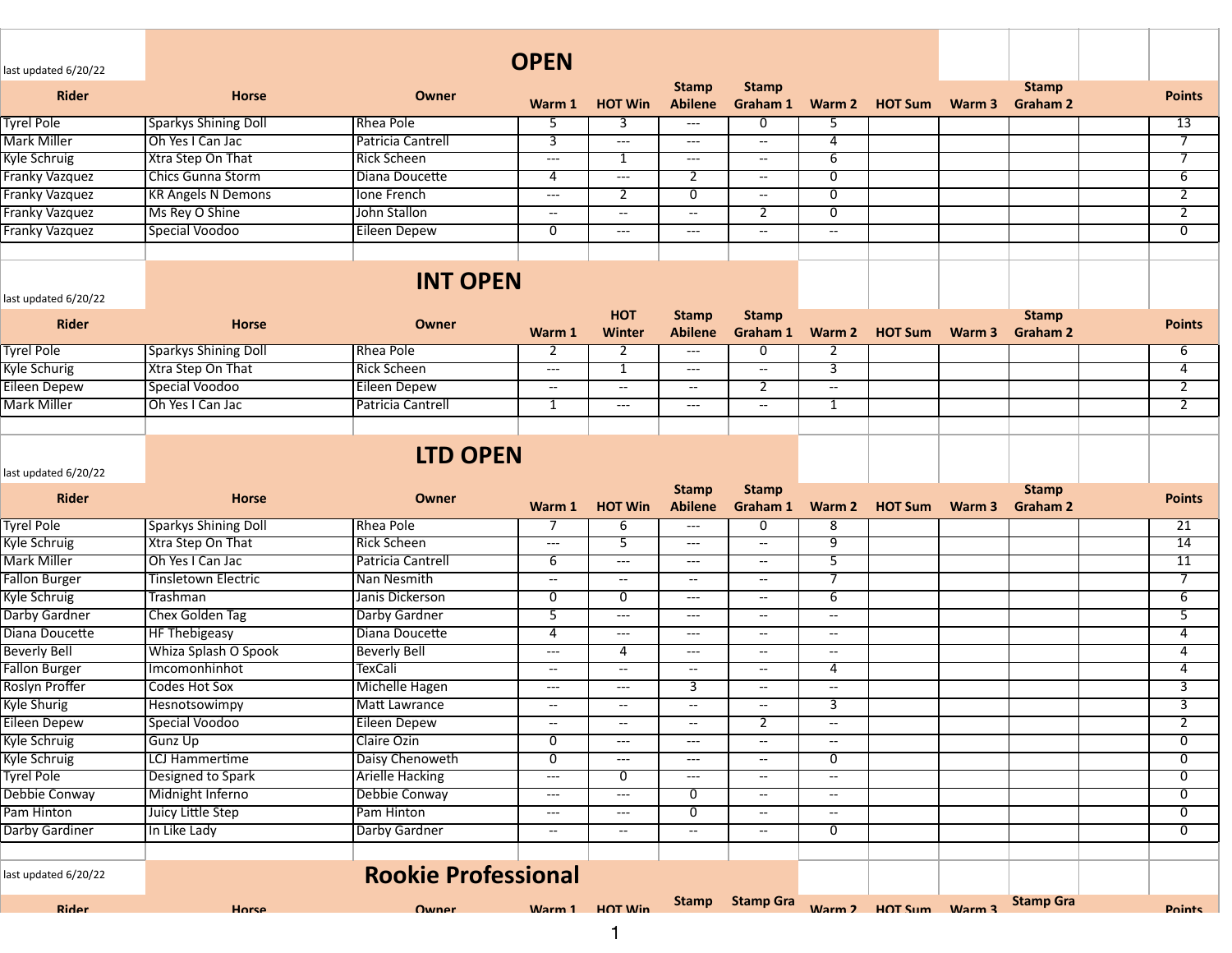| <b>STATISTICS</b>      | .                               |                            | .                                        | $\cdots$                                 | <b>Abilene</b>                    | 1                                                   | .                                                   | $\cdots$ $\cdots$     | <b>TEMPLES</b> | $\mathbf{2}$                    | i viite         |
|------------------------|---------------------------------|----------------------------|------------------------------------------|------------------------------------------|-----------------------------------|-----------------------------------------------------|-----------------------------------------------------|-----------------------|----------------|---------------------------------|-----------------|
| <b>Fallon Burger</b>   | Tinseltown Electric             | <b>Fallon Burger</b>       | $\overline{\phantom{a}}$                 | $\overline{\phantom{a}}$                 | --                                | $\overline{\phantom{a}}$                            | 2                                                   |                       |                |                                 | 2               |
| <b>Fallon Burger</b>   | Imcominginhott                  | TexiCali Part              | --                                       | $\overline{\phantom{a}}$                 | $\overline{\phantom{a}}$          | $\mathbf 0$                                         | 1                                                   |                       |                |                                 | $\mathbf{1}$    |
|                        |                                 |                            |                                          |                                          |                                   |                                                     |                                                     |                       |                |                                 |                 |
| last updated 6/20/2022 |                                 | <b>NON PRO</b>             |                                          |                                          |                                   |                                                     |                                                     |                       |                |                                 |                 |
| <b>Rider</b>           | <b>Horse</b>                    | Owner                      | Warm 1                                   | <b>HOT Win</b>                           | <b>Stamp</b><br><b>Abilene</b>    | <b>Stamp</b><br>Graham 1                            | Warm 2                                              | <b>HOT Sum</b>        | Warm 3         | <b>Stamp</b><br><b>Graham 2</b> | <b>Points</b>   |
| <b>Belinda Black</b>   | Spooks Smoken Gun               | <b>Belinda Black</b>       | 6                                        | 5                                        | $\overline{8}$                    | 4                                                   | 5                                                   |                       |                |                                 | $\overline{28}$ |
| John Edd Tucker        | <b>Miss Spangled</b>            | John Edd Tucker            | $\overline{5}$                           | $\overline{3}$                           | $\overline{4}$                    | $\overline{2}$                                      | $6\overline{}$                                      |                       |                |                                 | $\overline{20}$ |
| <b>Eileen Depew</b>    | Special Voodoo                  | Eileen Depew               | $---$                                    | 6.5                                      | 5.5                               | 3                                                   | $\overline{\phantom{a}}$                            |                       |                |                                 | $\overline{15}$ |
| <b>Eileen Depew</b>    | <b>Smart Pale Dunit</b>         | <b>Eileen Depew</b>        | 4                                        | $\overline{2}$                           | $\overline{7}$                    | $\overline{0}$                                      | $\overline{\phantom{a}}$                            |                       |                |                                 | $\overline{13}$ |
| <b>Beverly Bell</b>    | Whiza Splash O Spook            | <b>Beverly Bell</b>        | $\hspace{0.05cm}---$                     | $\overline{4}$                           | $---$                             | $\overline{\phantom{a}}$                            | 7                                                   |                       |                |                                 | $\overline{11}$ |
| <b>Randy Golden</b>    | Eyes On Joes Cash               | <b>Randy Golden</b>        | $\hspace{0.05cm}---\hspace{0.05cm}$      | 6.5                                      | $---$                             | $\overline{\phantom{a}}$                            | --                                                  |                       |                |                                 | 6.5             |
| <b>Eileen Depew</b>    | Whizzenintothenite              | <b>Eileen Depew</b>        | 0                                        | $\scriptstyle{\cdots}$                   | 5.5                               | $\overline{\phantom{a}}$                            | $\overline{\phantom{a}}$                            |                       |                |                                 | 5.5             |
| <b>Bill Crain</b>      | Magic Jersey                    | <b>Bill Crain</b>          | $---$                                    | 1                                        | $---$                             | $-$                                                 | 3                                                   |                       |                |                                 | 4               |
| Laurie Poole           | Sail with a Gun                 | Laurie Poole               | $\overline{a}$                           | $\overline{\phantom{a}}$                 | $\overline{\phantom{a}}$          | $\overline{a}$                                      | 4                                                   |                       |                |                                 | 4               |
| <b>Terry Pannell</b>   | <b>High Roller Rooster</b>      | <b>Pannell Enterprises</b> | 3                                        | $\hspace{0.05cm} \ldots \hspace{0.05cm}$ | $---$                             | $\overline{\phantom{a}}$                            | $- -$                                               |                       |                |                                 | 3               |
| Deborah Good           | <b>Chics Love Me Wimpy</b>      | Deborah Good               | $\overline{\phantom{a}}$                 | $\overline{\phantom{a}}$                 | 3                                 | $\hspace{0.05cm} -\hspace{0.05cm} -\hspace{0.05cm}$ | $- -$                                               |                       |                |                                 | $\overline{3}$  |
| Heidi Schultz          | <b>Six Chambers One Bullett</b> | Heidi Schultz              | $\hspace{0.05cm} \ldots$                 | $\hspace{0.05cm} \ldots \hspace{0.05cm}$ | $\overline{2}$                    | $\overline{\phantom{a}}$                            | $\overline{\phantom{a}}$                            |                       |                |                                 | $\overline{2}$  |
| Debbie Conway          | Midnight Inferno                | Debbie Conway              | $\hspace{0.05cm}---\hspace{0.05cm}$      | ---                                      | $\mathbf{1}$                      | $\overline{\phantom{a}}$                            | --                                                  |                       |                |                                 | $\mathbf{1}$    |
| <b>Ashley Miller</b>   | Double Loaded Gun               | <b>Ashley Miller</b>       | 0                                        | $---$                                    | $---$                             | $\hspace{0.05cm} -\hspace{0.05cm} -\hspace{0.05cm}$ | $\hspace{0.05cm} -\hspace{0.05cm} -\hspace{0.05cm}$ |                       |                |                                 | $\overline{0}$  |
| Reanna Thayn           | <b>Roses Whiz</b>               | Reanna Thayn               | $\overline{\phantom{a}}$                 | $\overline{\phantom{a}}$                 | $\hspace{0.05cm} \ldots$          | $\overline{\phantom{a}}$                            | $\overline{0}$                                      |                       |                |                                 | $\overline{0}$  |
|                        | Coded N Karma                   |                            |                                          |                                          |                                   |                                                     | 0                                                   |                       |                |                                 | 0               |
| Reanna Thayn           |                                 | Reanna Thayn               | --                                       | $\overline{\phantom{a}}$                 | $\overline{\phantom{a}}$          | $\overline{\phantom{a}}$                            |                                                     |                       |                |                                 |                 |
| last updated 6/20/22   |                                 | <b>INT NON PRO</b>         |                                          |                                          |                                   |                                                     |                                                     |                       |                |                                 |                 |
| <b>Rider</b>           | <b>Horse</b>                    | Owner                      |                                          |                                          | <b>Stamp</b>                      | <b>Stamp</b>                                        |                                                     |                       |                | <b>Stamp</b>                    | <b>Points</b>   |
|                        |                                 |                            | Warm 1                                   | <b>HOT Win</b>                           | <b>Abilene</b>                    | Graham 1                                            | Warm 2                                              | <b>HOT Sum</b>        | Warm 3         | <b>Graham 2</b>                 |                 |
| Belinda Black          | Spooks Smoken Gun               | <b>Belinda Black</b>       |                                          | 6                                        | $\overline{5}$                    | $\overline{5}$                                      | 4                                                   |                       |                |                                 | $\overline{27}$ |
| John Edd Tucker        | <b>Miss Spangled</b>            | John Edd Tucker            | $6\overline{6}$                          | $\overline{4}$                           | $\overline{1}$                    | 3                                                   | 5.5                                                 |                       |                |                                 | 19.5            |
| <b>Eileen Depew</b>    | Special Voodoo                  | <b>Eileen Depew</b>        | $\hspace{0.05cm}---\hspace{0.05cm}$      | 7.5                                      | 2.5                               | $\overline{4}$                                      |                                                     |                       |                |                                 | 14              |
| <b>Beverly Bell</b>    | Whiza Splash O Spook            | <b>Beverly Bell</b>        | $---$                                    | 5                                        | ---                               | $\overline{\phantom{a}}$                            | $\overline{7}$                                      |                       |                |                                 | 12              |
| <b>Eileen Depew</b>    | <b>Smart Pale Dunnit</b>        | <b>Eileen Depew</b>        | 4                                        | 3                                        | 4                                 | $\overline{0}$                                      |                                                     |                       |                |                                 | $\overline{11}$ |
| <b>Randy Golden</b>    | Eyes On Joes Cash               | <b>Randy Golden</b>        | $\hspace{0.05cm}---\hspace{0.05cm}$      | 7.5                                      | $---$                             | $\overline{\phantom{a}}$                            |                                                     |                       |                |                                 | 7.5             |
| Darby Gardner          | In Like A Lady                  | Darby Gardner              | $\overline{\phantom{a}}$                 | $\overline{\phantom{a}}$                 | $\overline{\phantom{a}}$          | $\hspace{0.05cm} \dashrightarrow$                   | 5.5                                                 |                       |                |                                 | 5.5             |
| Darby Gardner          | Chex Golden Tag                 | Darby Gardner              | 5                                        | $\hspace{0.05cm} \ldots \hspace{0.05cm}$ | $---$                             | $\hspace{0.05cm} -\hspace{0.05cm} -\hspace{0.05cm}$ |                                                     |                       |                |                                 | 5               |
| <b>Terry Pannell</b>   | <b>High Roller Rooster</b>      | <b>Pannell Enterprises</b> | 3                                        | $---$                                    | $---$                             | $\overline{\phantom{a}}$                            |                                                     |                       |                |                                 | 3               |
| Laurie Poole           | Sail with a Gun                 | Laurie Poole               | $\hspace{0.05cm} \dashv$                 | $\overline{\phantom{m}}$                 | $\hspace{0.05cm} \dashrightarrow$ | $\overline{\phantom{a}}$                            | 3                                                   |                       |                |                                 | 3               |
| Eileen Depew           | Whizzenintothenite              | <b>Eileen Depew</b>        | 0                                        | $---$                                    | 2.5                               | $\overline{\phantom{a}}$                            |                                                     |                       |                |                                 | 2.5             |
| <b>Bill Crain</b>      | <b>Magic Jersey</b>             | <b>Bill Crain</b>          | $\hspace{0.05cm} \ldots \hspace{0.05cm}$ | 1                                        | $\hspace{1.5cm} \textbf{---}$     | $\hspace{0.05cm} \dashrightarrow$                   | 1.5                                                 |                       |                |                                 | 2.5             |
| Pam Hinton             | Juicy Lttle Step                | Pam Hinton                 | $---$                                    | $\overline{2}$                           | $---$                             | $\overline{\phantom{a}}$                            |                                                     |                       |                |                                 | $\overline{2}$  |
| <b>Mindy Gray</b>      | Flinns n First                  | <b>Mindy Gray</b>          | $\overline{\phantom{m}}$                 | $\overline{\phantom{a}}$                 | $-\!$ $\!-$                       | $\overline{\phantom{a}}$                            | 1.5                                                 |                       |                |                                 | 1.5             |
| <b>Ashley Miller</b>   | Double Loaded Gun               | <b>Ashley Miller</b>       | $\overline{0}$                           | $\scriptstyle{\cdots}$                   | $---$                             | $\overline{\phantom{a}}$                            | $\overline{\phantom{a}}$                            |                       |                |                                 | $\overline{0}$  |
| <b>Allison Vazquez</b> | Alpha Little Step               | <b>Allison Vazquez</b>     | $\hspace{0.05cm} \dashv$                 | $\overline{\phantom{a}}$                 | $\overline{\phantom{a}}$          | $\hspace{0.05cm} \dashrightarrow$                   | 0                                                   |                       |                |                                 | 0               |
|                        |                                 |                            |                                          |                                          |                                   |                                                     |                                                     |                       |                |                                 |                 |
| last updated 6/20/22   |                                 | LTD NON PRO                |                                          |                                          |                                   |                                                     |                                                     |                       |                |                                 |                 |
| Rider                  | <b>Horse</b>                    | Owner                      | Warm 1                                   | <b>HOT Win</b>                           | <b>Stamp</b><br><b>Abilene</b>    | <b>Stamp</b><br>Grah 1                              |                                                     | Warm 2 HOT Sum Warm 3 |                | <b>Stamp</b><br>Grah 2          | <b>Points</b>   |

2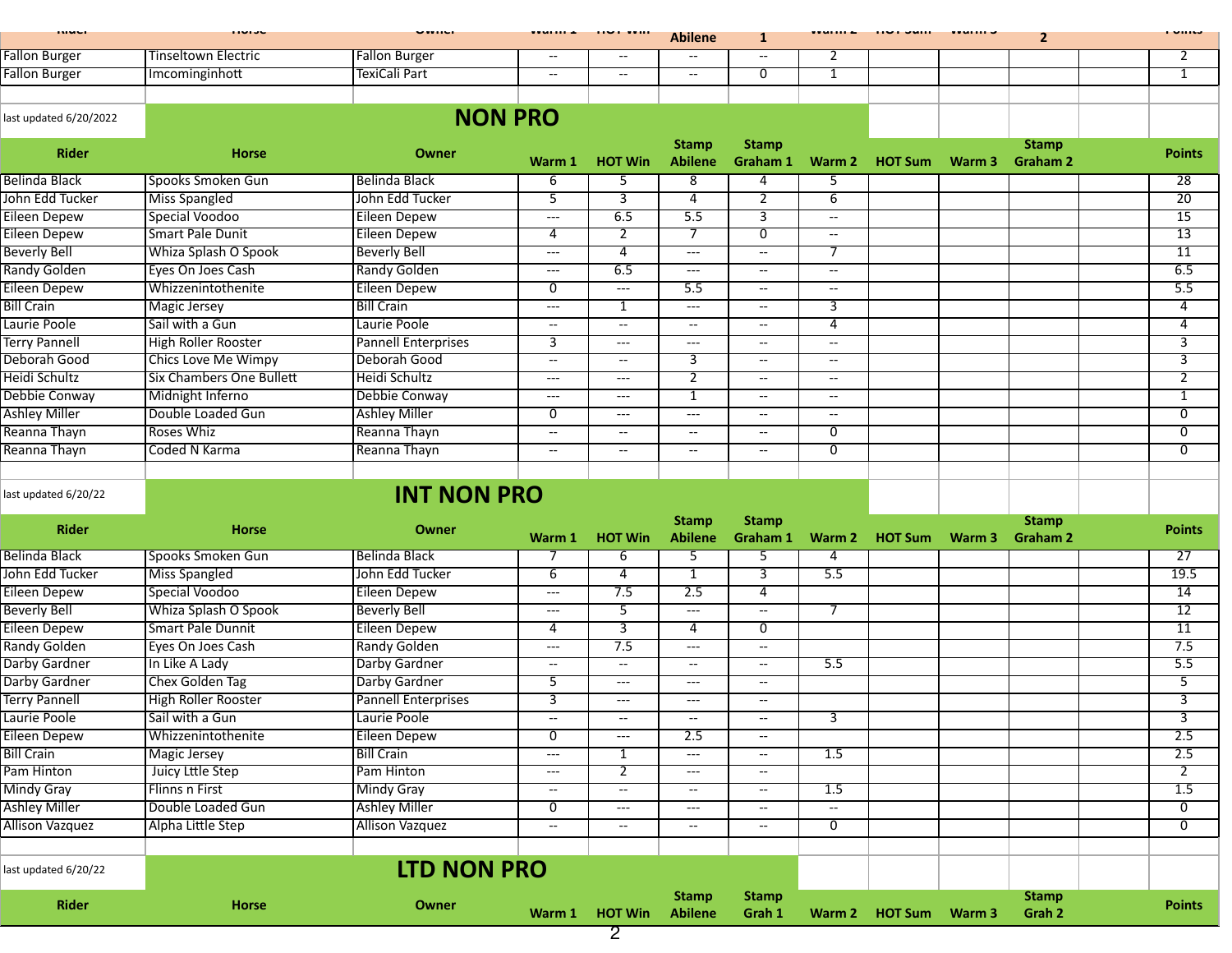| Eileen Depew             | <b>Smart Pale Dunnit</b>        | Eileen Depew               |          | 9               | 5              | 0                                                   | --    |  |  | 21              |
|--------------------------|---------------------------------|----------------------------|----------|-----------------|----------------|-----------------------------------------------------|-------|--|--|-----------------|
| Eileen Depew             | Special Voodoo                  | Eileen Depew               | $---$    | $\overline{11}$ | $\overline{3}$ | 6.                                                  | $- -$ |  |  | $\overline{20}$ |
| <b>Beverly Bell</b>      | Whiza Splash O Spook            | <b>Beverly Bell</b>        | $---$    | 10              | $---$          | $-$                                                 | 10    |  |  | 20              |
| Pam Hinton               | Juicy Little Step               | Pam Hinton                 | $---$    | 6.5             | 3              | $--$                                                | 8     |  |  | 17.5            |
| Janis Dickerson          | <b>Trash Man</b>                | Janis Dickerson            | 8        | 0               | $---$          | $--$                                                | 8     |  |  | 16              |
| <b>Mindy Gray</b>        | <b>Flinns In First</b>          | <b>Mindy Gray</b>          | $--$     | $--$            | $--$           |                                                     | 4.5   |  |  | 11.5            |
| Heidi Schultz            | Six Chambers One Bullett        | Heidi Schultz              | 5        | 4               | 1              | $- -$                                               | -1    |  |  | $\overline{11}$ |
| <b>Bill Crain</b>        | Magic Jersey                    | <b>Bill Crain</b>          | $---$    | 6.5             | $---$          | $--$                                                | 4.5   |  |  | 11              |
| <b>Ellie Veres</b>       | Lil Lacey Step                  | <b>Ellie Veres</b>         | $---$    | $\overline{8}$  | $---$          | $--$                                                |       |  |  | $\overline{8}$  |
| Allison Vazquez          | <b>Alphas Little Shiner</b>     | <b>Allizon Vazquez</b>     | $--$     | $--$            | $--$           | $\Omega$                                            | 8     |  |  | $\overline{8}$  |
| <b>Terry Pannell</b>     | <b>High Roller Rooster</b>      | <b>Pannell Enterprises</b> | h        | ---             | ---            | $--$                                                | ---   |  |  | 6               |
| Laurie Poole             | Sail with a Gun                 | Laurie Poole               | $---$    | ---             | $--$           | $- -$                                               | 6     |  |  | 6               |
| <b>Trienet Del Valle</b> | <b>Crome Rose</b>               | Trienet Del Valle          | $---$    |                 | $---$          | $- -$                                               | $- -$ |  |  | 5               |
| <b>Mary Dodson</b>       | <b>Shesa Packin</b>             | <b>Mary Dodson</b>         | $- -$    | $- -$           | $- -$          | 5                                                   | $---$ |  |  | $\overline{5}$  |
| <b>Mallory Bell</b>      | <b>Reminics Access Code</b>     | <b>Mallory Bell</b>        | $--$     | $--$            | $--$           | $\boldsymbol{\Delta}$                               | $---$ |  |  | $\overline{4}$  |
| Eileen Depew             | Whizzenintothenite              | Eileen Depew               |          | ---             | 3              | $-$                                                 | ---   |  |  | 3               |
| Syndey Jorgensen         | Mozarts Cromemercedes           | Kevin Jorgenson            | $---$    | З               | $---$          | $- -$                                               | $--$  |  |  | 3               |
| Diana Doucette           | <b>HF Thebigeasy</b>            | Diana Doucette             | $\Omega$ | ---             | $---$          | $- -$                                               | 3     |  |  | 3               |
| Kathy Wilson             | <b>TWR Gotta Whiz N Romance</b> | <b>TWR Ranch</b>           | $---$    | ---             | $--$           | $--$                                                |       |  |  | $\overline{2}$  |
| Suzanne Mathura          | <b>Guns Up PPH</b>              | Suzanne Mathura            | $\Omega$ | ---             | $---$          | $- -$                                               | $- -$ |  |  | $\overline{0}$  |
| <b>Rick Scheen</b>       | Xtra Step On That               | <b>Rick Scheen</b>         | $--- -$  | 0               | $---$          | $\hspace{0.05cm} -\hspace{0.05cm} -\hspace{0.05cm}$ | $- -$ |  |  | 0               |
| <b>Ashley Miller</b>     | Double Loaded Gun               | <b>Ashey Miller</b>        | 0        | ---             | $---$          | $- -$                                               | $- -$ |  |  | $\overline{0}$  |
| <b>Mary Dodson</b>       | MD Shesa Shiney Chic            | <b>Mary Dodson</b>         | $--$     | $- -$           | $--$           | $\Omega$                                            | $- -$ |  |  | 0               |
|                          |                                 |                            |          |                 |                |                                                     |       |  |  |                 |
|                          |                                 |                            |          |                 |                |                                                     |       |  |  |                 |

## **PRIME TIME NON PRO**

| <b>Rider</b>             | <b>Horse</b>                    | Owner                      | Warm 1 | <b>HOT Win</b>  | <b>Stamp</b><br><b>Abilene</b> | <b>Stamp</b><br>Grah 1 |                | Warm 2 HOT Sum | Warm 3 | <b>Stamp</b><br>Grah 2 | <b>Points</b>   |
|--------------------------|---------------------------------|----------------------------|--------|-----------------|--------------------------------|------------------------|----------------|----------------|--------|------------------------|-----------------|
| Belinda Black            | Spooks Smiken Gun               | l Belinda Black            | 8      | 13              | 9                              | 10.5                   | 7.5            |                |        |                        | 48              |
| John Edd Tucker          | Miss Spangled                   | John Edd Tucker            | 6.5    | $\overline{11}$ | 5                              |                        | 9              |                |        |                        | 38.5            |
| <b>Eileen Depew</b>      | Special Voodoo                  | <b>Eileen Depew</b>        | $---$  | 14.5            |                                | 9                      | $- -$          |                |        |                        | 30.5            |
| <b>Beverly Bell</b>      | Whiza Splash O Spook            | <b>Beverly Bell</b>        | $---$  | $\overline{12}$ | $---$                          | $---$                  | 10             |                |        |                        | $\overline{22}$ |
| Pam Hinton               | Juicy Little Step               | Pam Hinton                 | $---$  | 8.5             | 7                              | $---$                  | ---            |                |        |                        | 15.5            |
| <b>Eileen Depew</b>      | <b>Smart Pale Dunnit</b>        | Eileen Depew               | 5.     | 10              | $---$                          | 0                      | $---$          |                |        |                        | 15              |
| <b>Mindy Gray</b>        | <b>Flinns in First</b>          | <b>Mindy Gray</b>          | $---$  | $---$           | $---$                          | 10.5                   | 4.5            |                |        |                        | $\overline{15}$ |
| Randy Golden             | Eyes On Joes Cash               | Randy Golden               | $---$  | 14.5            | $---$                          | $---$                  | ---            |                |        |                        | 14.5            |
| Janis Dickerson          | Trash Man                       | Janis Dickerson            | 6.5    | 0               | $---$                          | $---$                  | 7.5            |                |        |                        | 14              |
| <b>Bill Crain</b>        | Magic Jersey                    | <b>Bill Crain</b>          | $---$  | 8.5             | $---$                          | $---$                  | 4.5            |                |        |                        | 13              |
| Kathy Wilson             | <b>TWR Gotta Ramance</b>        | <b>Triple W Ranch</b>      | $---$  |                 | $\overline{2}$                 | $---$                  | $\overline{3}$ |                |        |                        | $\overline{12}$ |
| Heidi Schultz            | <b>Six Chambers One Bullett</b> | <b>Heidi Schultz</b>       | 3      | 4               | $\overline{3}$                 | $---$                  | 1              |                |        |                        | $\overline{11}$ |
| Michelle Hagen           | Codes Hot Sox                   | Michelle Hagen             | $---$  | $---$           | $---$                          |                        | ---            |                |        |                        |                 |
| Wanda Williams           | <b>Colonels Custom Gun</b>      | Wanda Williams             | $---$  | $---$           | $---$                          |                        | $---$          |                |        |                        | $\overline{7}$  |
| Eileen Depew             | Whizzenintothenite              | Eileen Depew               | 0      | $---$           | 7                              | $---$                  | ---            |                |        |                        |                 |
| Mary Dodson              | Shesa Packin                    | Mary Dodson                | $---$  | $---$           | $---$                          | 4.5                    | $\overline{2}$ |                |        |                        | 6.5             |
| Daisy Chenoweth          | LCJ Hammertime                  | Daisy Chenoweth            | $---$  | 6               | $---$                          | $---$                  | ---            |                |        |                        | 6               |
| Laurie Poole             | Sail with a Gun                 | Laurie Poole               | $---$  | $---$           | $---$                          | $---$                  | 6              |                |        |                        | 6               |
| Debbie Conway            | Midnight Inferno                | Debbie Conway              | $---$  | $\overline{0}$  | 1                              | 4.5                    | $---$          |                |        |                        | 5.5             |
| <b>Trienet Del Valle</b> | Crome Rose                      | <b>Trienet Del Valle</b>   | $---$  | $\overline{5}$  | $---$                          | $---$                  | ---            |                |        |                        | 5.              |
| <b>Terry Pannell</b>     | High Roller Rooster             | <b>Pannell Enterprises</b> | 4      | $---$           | ---                            | $---$                  | ---            |                |        |                        | 4               |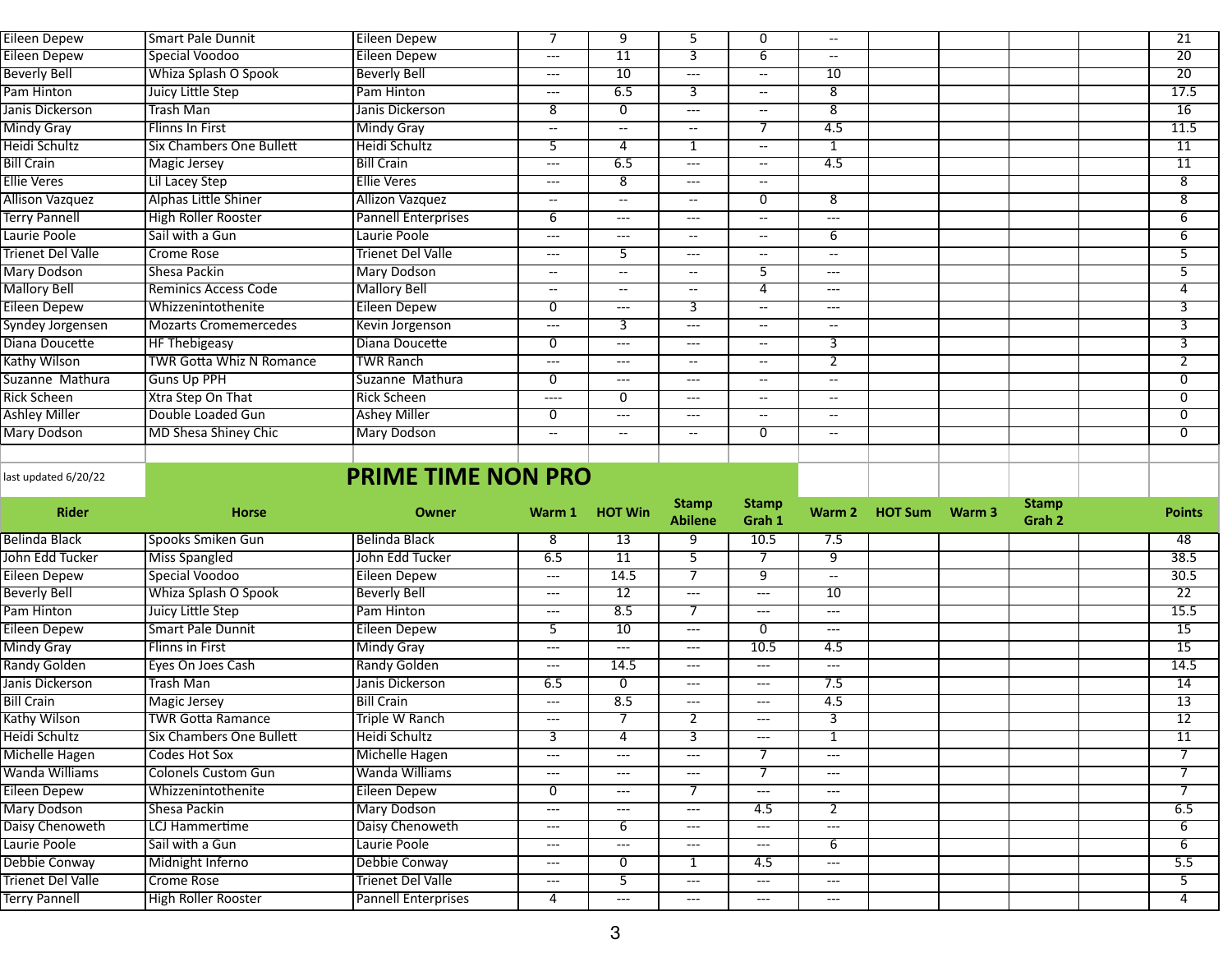| Deborah Good                                         |                                 |                             |                                   |                                                     |                                          |                                          |                                          |                       |                                    |                  |
|------------------------------------------------------|---------------------------------|-----------------------------|-----------------------------------|-----------------------------------------------------|------------------------------------------|------------------------------------------|------------------------------------------|-----------------------|------------------------------------|------------------|
|                                                      | <b>Chics Love Me Wimpy</b>      | D.A.G. Venture              | $\overline{\phantom{a}}$          | --                                                  | 4                                        | $\overline{\phantom{m}}$                 | $\hspace{0.05cm} \ldots$                 |                       |                                    | 4                |
| <b>Gary Conway</b>                                   | Lil Ruf N Ready                 | <b>Gary Conway</b>          | ---                               | ---                                                 | $\hspace{1.5cm} \textbf{---}$            | 3                                        | $---$                                    |                       |                                    | 3                |
| Diana Doucette                                       | <b>HF Thebigeasy</b>            | Diana Doucette              | $---$                             | 0                                                   | $---$                                    | $---$                                    | $---$                                    |                       |                                    | 0                |
| Suzanne Mathura                                      | <b>Guns Up PPH</b>              | Suzanne Mathura             | 0                                 | $---$                                               | $---$                                    | $---$                                    | $---$                                    |                       |                                    | 0                |
| <b>Marci Michel</b>                                  | Spooks Turbo Whiz               | <b>Marci Michel</b>         | ---                               | $---$                                               | $---$                                    | 0                                        | $---$                                    |                       |                                    | $\overline{0}$   |
|                                                      |                                 |                             |                                   |                                                     |                                          |                                          |                                          |                       |                                    |                  |
| last updated 6/20/22                                 |                                 | <b>ROOKIE L1</b>            |                                   |                                                     |                                          |                                          |                                          |                       |                                    |                  |
| <b>Rider</b>                                         | <b>Horse</b>                    | <b>Owner</b>                |                                   | Warm 1 HOT Win                                      | <b>Stamp</b><br><b>Abilene</b>           | <b>Stamp Gra</b><br>$\mathbf{1}$         |                                          | Warm 2 HOT Sum Warm 3 | <b>Stamp Gra</b><br>$\overline{2}$ | <b>Points</b>    |
| <b>Ellie Veres</b>                                   | Lil Lacy Pep                    | <b>Ellie Veres</b>          | 8                                 | 4                                                   | $\overline{2}$                           | $\hspace{0.05cm} \ldots \hspace{0.05cm}$ | 6                                        |                       |                                    | $\overline{20}$  |
| <b>Trienet Del Valle</b>                             | <b>Crome Rose</b>               | <b>Trienet Del Valle</b>    | 6                                 | 5                                                   | $---$                                    | $\qquad \qquad - -$                      | 3                                        |                       |                                    | 14               |
| <b>Allison Vazquuez</b>                              | Alpha Little Shiner             | <b>Allison Vazquez</b>      | ---                               | ---                                                 | $\qquad \qquad -\qquad -$                | 4.5                                      | $\overline{8}$                           |                       |                                    | 12.5             |
| <b>Heather Marks</b>                                 | <b>Shiney Chexy Chic</b>        | <b>TX Horse Power Ranch</b> |                                   | $---$                                               | 4                                        | $\hspace{0.05cm} \ldots$                 | 0                                        |                       |                                    | $\overline{11}$  |
| Patricia Cantrell                                    | Oh Yes I Can Jac                | <b>Patricia Cantrell</b>    | ---                               | ---                                                 | $---$                                    | 3                                        | 4                                        |                       |                                    | $\overline{7}$   |
| <b>Marci Michels</b>                                 | Spooks Turbo Whiz               | Marci Michels               | $---$                             | $---$                                               | $---$                                    | 2                                        | 5                                        |                       |                                    | 7                |
| Payton Poole                                         | <b>Jacs Silver Spark</b>        | Payton Poole                | ---                               | $---$                                               | $---$                                    | $\hspace{0.05cm} \ldots \hspace{0.05cm}$ |                                          |                       |                                    | 7                |
| <b>Rick Scheen</b>                                   | <b>HA Angel Mobster</b>         | <b>Rick Scheen</b>          | $\overline{5}$                    | ---                                                 | $\hspace{0.05cm}---$                     | $\hspace{0.05cm} \ldots \hspace{0.05cm}$ | $---$                                    |                       |                                    | $\overline{5}$   |
| Laura Hughes                                         | The Whizkey Business            | Laura Hughes                | 3                                 | $\overline{2}$                                      | $---$                                    | $---$                                    | $\hspace{0.05cm} \ldots$                 |                       |                                    | $\overline{5}$   |
| <b>Mallory Bell</b>                                  | Reminics Acess Code             | <b>Mallory Bell</b>         | ---                               | ---                                                 | $---$                                    | 4.5                                      | $---$                                    |                       |                                    | 4.5              |
| Sydney Jorgenson                                     | <b>Mozarts Cromemercedes</b>    | Kevin Jorgenson             | ---                               | 3                                                   | 1                                        | $\hspace{0.05cm} \ldots \hspace{0.05cm}$ | $---$                                    |                       |                                    | 4                |
| Elisa Wright                                         | WK Whiz IB A Star               | <b>Eliesa Wright</b>        | $\overline{4}$                    | $\overline{0}$                                      | $\hspace{0.05cm} \ldots \hspace{0.05cm}$ | $---$                                    | $---$                                    |                       |                                    | 4                |
| <b>Heather Marks</b>                                 | Cowgirls Good Time              | <b>TX Horse Power Ranch</b> | $\overline{0}$                    | ---                                                 | 3                                        | $---$                                    | $---$                                    |                       |                                    | $\overline{3}$   |
| <b>Colton Harper</b>                                 | Smilin Gangsta                  | <b>Brittany Harper</b>      | $\overline{2}$                    | $---$                                               | $\hspace{0.05cm}---$                     | $\hspace{0.05cm} \ldots \hspace{0.05cm}$ | $---$                                    |                       |                                    | $\overline{2}$   |
| Wanda Williams                                       | <b>Colonels Custom Gun</b>      | Wanda Williams              | ---                               | ---                                                 | $\hspace{0.05cm}---$                     | $\mathbf{1}$                             | $\overline{\phantom{a}}$                 |                       |                                    | $\mathbf{1}$     |
| <b>Heather Marks</b>                                 | Docs Shinning Crome             | <b>TX Horse Power Ranch</b> | ---                               | $---$                                               | $\hspace{0.05cm}---$                     | $---$                                    | 0                                        |                       |                                    | $\overline{0}$   |
|                                                      |                                 |                             |                                   |                                                     |                                          |                                          |                                          |                       |                                    |                  |
| last updated 6/20/22                                 |                                 | <b>ROOKIE L2</b>            |                                   |                                                     |                                          |                                          |                                          |                       |                                    |                  |
| <b>Rider</b>                                         |                                 |                             |                                   |                                                     |                                          |                                          |                                          |                       |                                    |                  |
|                                                      |                                 |                             |                                   |                                                     | <b>Stamp</b>                             | <b>Stamp Gra</b>                         |                                          |                       | <b>Stamp Gra</b>                   |                  |
|                                                      | <b>Horse</b>                    | <b>Owner</b>                |                                   | Warm 1 HOT Win                                      | <b>Abilene</b>                           | $\mathbf{1}$                             |                                          | Warm 2 HOT Sum Warm 3 | 2 <sup>1</sup>                     | <b>Points</b>    |
|                                                      | <b>Codes Hot Sox</b>            | Michelle Hagen              | ---                               | ---                                                 | 4                                        | 8                                        | 10                                       |                       |                                    | $\overline{22}$  |
| Michelle Hagen<br><b>Ellie Veres</b>                 | Lil Lacy Pep                    | <b>Ellie Veres</b>          | ---                               | 7                                                   | 2                                        | $---$                                    | 8.5                                      |                       |                                    | 17.5             |
| Patricia Cantrell                                    | Oh Yes I Can Jac                | <b>Patricia Cantrell</b>    | 4                                 | ---                                                 | $\hspace{0.05cm}---$                     | 6                                        | 5                                        |                       |                                    | $\overline{15}$  |
| <b>Heather Marks</b>                                 | <b>Shiney Chexy Chic</b>        | <b>TX Horse Power Ranch</b> | $\overline{5}$                    | ---                                                 | $\overline{7}$                           | $\hspace{0.05cm} \ldots \hspace{0.05cm}$ | $\overline{0}$                           |                       |                                    | $\overline{12}$  |
| Trienet Del Valle                                    | <b>Crome Rose</b>               | <b>Trienet Del Valle</b>    | ---                               | 8                                                   | $\qquad \qquad -\qquad -$                | $\hspace{0.05cm} \dashrightarrow$        | 4                                        |                       |                                    | 12               |
| <b>Marci Michels</b>                                 | Spooks Turbo Whiz               | <b>Marci Michels</b>        | ---                               | ---                                                 | $\hspace{0.05cm}---$                     | 5                                        | 6.5                                      |                       |                                    | 11.5             |
| Payton Poole                                         | Jacs Silver Spark               | Payton Poole                | $---$                             | $---$                                               | $---$                                    | $---$                                    | $\overline{11}$                          |                       |                                    | $\overline{11}$  |
| Claire Ozin                                          | <b>Stopping my Mercedes</b>     | Claire Ozin                 | $---$                             | ---                                                 | $---$                                    | $---$                                    | 8.5                                      |                       |                                    | 8.5              |
|                                                      | <b>Chics Love Me Wimpy</b>      | D.A.G. Ventures             | $\overline{\phantom{a}}$          | $\hspace{0.05cm} -\hspace{0.05cm} -\hspace{0.05cm}$ | 8                                        | $\overline{0}$                           | $---$                                    |                       |                                    | $\overline{8}$   |
|                                                      | Midnight Inferno                | Debbie Conway               | ---                               | 4                                                   | 3                                        | $\overline{0}$                           | $\hspace{0.05cm} \ldots \hspace{0.05cm}$ |                       |                                    | $\overline{7}$   |
| Deborha Good<br>Debbie Conway<br><b>Mallory Bell</b> | <b>Reminics Access Code</b>     | <b>Mallory Bell</b>         | $\hspace{0.05cm} \dashrightarrow$ | $\overline{\phantom{a}}$                            | $\overline{\phantom{a}}$                 | 7                                        | $\hspace{0.05cm} \ldots \hspace{0.05cm}$ |                       |                                    | $\overline{7}$   |
| Laurie Poole                                         | Sail with A Gun                 | Laurie Poole                | ---                               | ---                                                 | $\scriptstyle\cdots$                     | $\hspace{0.05cm} \dashrightarrow$        | 6.5                                      |                       |                                    | 6.5              |
| Sydney Jorgenson                                     | <b>Mozarts Cromemercedes</b>    | Kevin Jorgenson             | ---                               | 5                                                   | 1                                        | $\hspace{0.05cm} \dashrightarrow$        | $\hspace{0.05cm} \ldots$                 |                       |                                    | 6                |
| <b>Gary Conway</b>                                   | Lenas Tommygun                  | <b>Gary Conway</b>          | ---                               | 6                                                   | $\hspace{0.05cm} \dashrightarrow$        | $\hspace{0.05cm} \dashrightarrow$        | $\hspace{0.05cm} \ldots \hspace{0.05cm}$ |                       |                                    | 6                |
| <b>Heather Marks</b>                                 | Cowgirls Good Time              | <b>TX Horse Power Ranch</b> | 0                                 | $\qquad \qquad - -$                                 | 5.5                                      | $\hspace{0.05cm} \ldots$                 | $\hspace{0.05cm} \ldots$                 |                       |                                    | $\overline{5.5}$ |
| Heidi Schultz                                        | <b>Six Chambers One Bullett</b> | <b>Heidi Schults</b>        | $\overline{0}$                    | $\overline{0}$                                      | $\overline{5.5}$                         | $\hspace{0.05cm} \dashrightarrow$        | $\overline{0}$                           |                       |                                    | $\overline{5.5}$ |
| Wanda Williams                                       | <b>Colonels Custom Gun</b>      | Wanda Williams              | $\overline{\phantom{a}}$          | $\mathord{\hspace{1pt}\text{--}\hspace{1pt}}$       | $\overline{\phantom{a}}$                 | $\overline{4}$                           | $---$                                    |                       |                                    | $\overline{4}$   |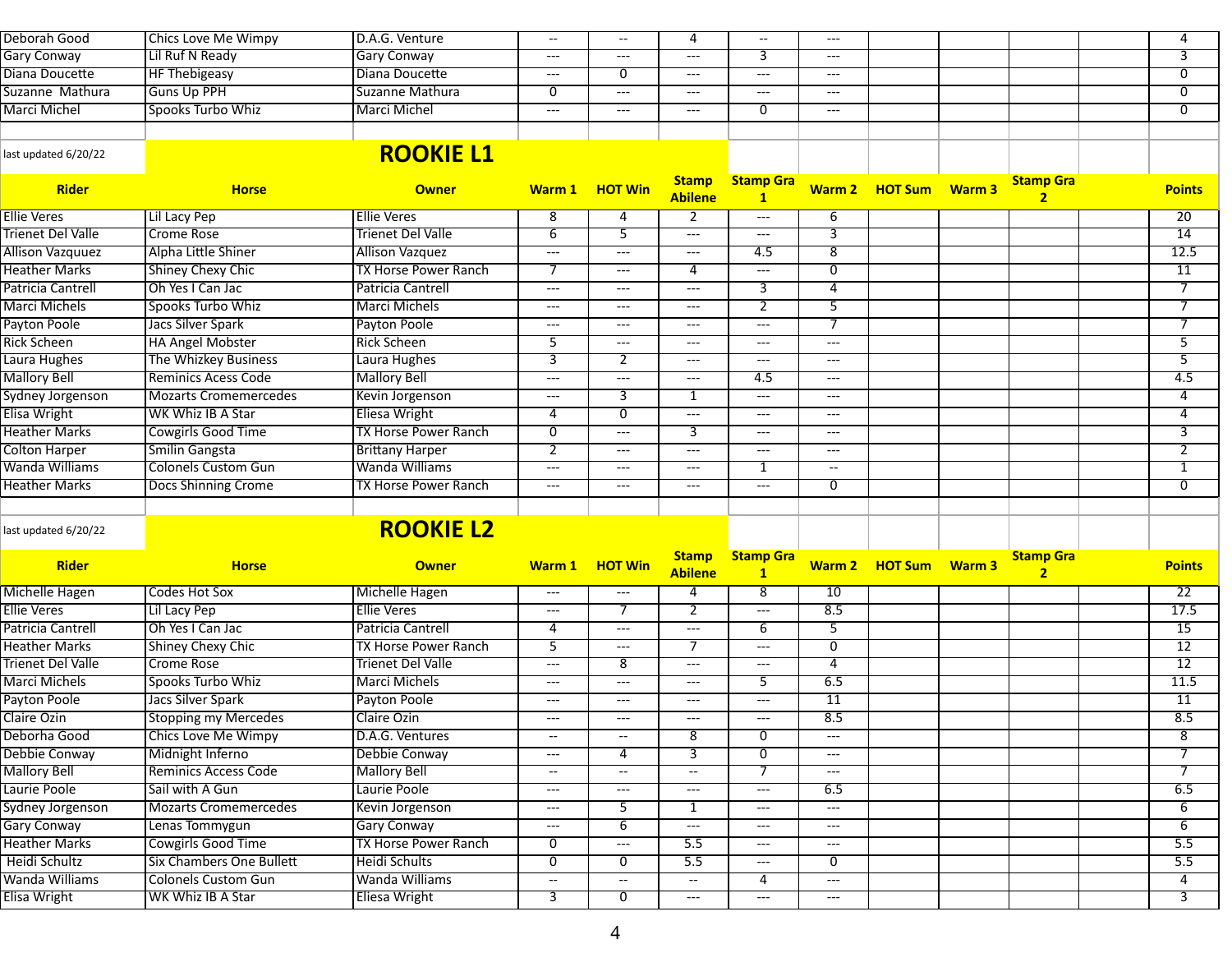| <b>Gary Conway</b>       | Lil Ruf N Ready                 | <b>Gary Conway</b>       | $---$                               | 0                        | $---$                          | $\overline{0}$                           | $\hspace{0.05cm} \ldots \hspace{0.05cm}$ |                       |        |                                    | $\overline{0}$   |
|--------------------------|---------------------------------|--------------------------|-------------------------------------|--------------------------|--------------------------------|------------------------------------------|------------------------------------------|-----------------------|--------|------------------------------------|------------------|
| <b>Heather Marks</b>     | Docs Shining Crome              | <b>Michael Marks</b>     | ---                                 | ---                      | $---$                          | $---$                                    | $\overline{0}$                           |                       |        |                                    | $\overline{0}$   |
|                          |                                 |                          |                                     |                          |                                |                                          |                                          |                       |        |                                    |                  |
| last updated 6/20/22     |                                 | <b>PT ROOKIE</b>         |                                     |                          |                                |                                          |                                          |                       |        |                                    |                  |
|                          |                                 |                          |                                     |                          |                                |                                          |                                          |                       |        |                                    |                  |
| Rider                    | <b>Horse</b>                    | <b>Owner</b>             | Warm 1                              | <b>HOT Win</b>           | <b>Stamp</b><br><b>Abilene</b> | <b>Stamp Gra</b><br>$\mathbf{1}$         |                                          | Warm 2 HOT Sum Warm 3 |        | <b>Stamp Gra</b><br>2 <sup>1</sup> | <b>Points</b>    |
| <b>Michelle Hagen</b>    | <b>Codes Hot Sox</b>            | Michelle Hagen           | $\hspace{0.05cm}---\hspace{0.05cm}$ | $---$                    | $\overline{2}$                 | 9                                        | 8                                        |                       |        |                                    | $\overline{19}$  |
| Daisy Chenoweth          | <b>LCJ</b> Hammertime           | Daisy Chenoweth          | $\overline{6}$                      | $\overline{\tau}$        | $---$                          | $\hspace{0.05cm} \ldots \hspace{0.05cm}$ | $\overline{3.5}$                         |                       |        |                                    | 16.5             |
| <b>Trienet Del Valle</b> | <b>Crome Rose</b>               | <b>Trienet Del Valle</b> | $\overline{5}$                      | 8                        | $---$                          | $---$                                    | $\overline{2}$                           |                       |        |                                    | $\overline{15}$  |
| Patricia Cantrell        | Oh Yes I Can Jac                | <b>Patricia Cantrell</b> | $\overline{2}$                      | $\qquad \qquad - -$      | $\hspace{0.05cm}---$           | 8                                        | 3.5                                      |                       |        |                                    | 13.5             |
| <b>Marci Michels</b>     | Spooks Turbo Whiz               | Marci Michels            | ---                                 | ---                      | $\hspace{0.05cm}---$           | 7                                        | $\overline{5.5}$                         |                       |        |                                    | 12.5             |
| <b>Rick Scheen</b>       | Xtra Step On That               | <b>Rick Scheen</b>       | 3.5                                 | 5                        | $---$                          | $---$                                    | $\overline{\phantom{a}}$                 |                       |        |                                    | 8.5              |
| Claire Ozin              | Gunzup                          | Claire Ozin              |                                     | ---                      | ---                            | $\overline{\phantom{a}}$                 | $\overline{\phantom{a}}$                 |                       |        |                                    | 7                |
| Claire Ozin              | <b>Stopping My Mercedes</b>     | Claire Ozin              | ---                                 | $---$                    | $---$                          | $\overline{\phantom{a}}$                 | 7                                        |                       |        |                                    | $\overline{7}$   |
| <b>Gary Conway</b>       | Lenas Tommygun                  | <b>Gary Conway</b>       | $---$                               | 6                        | $---$                          | $\hspace{0.05cm} \ldots$                 | $---$                                    |                       |        |                                    | 6                |
| Wanda Williams           | <b>Colonels Custom Gun</b>      | Wanda Williams           | $\overline{\phantom{a}}$            | $\overline{\phantom{a}}$ | $\overline{\phantom{m}}$       | 6                                        | $\hspace{0.05cm} \ldots \hspace{0.05cm}$ |                       |        |                                    | $\overline{6}$   |
| Laurie Poole             | Sail with A Gun                 | Laurie Poole             | ---                                 | ---                      | $\hspace{0.05cm}---$           | $\overline{\phantom{a}}$                 | 5.5                                      |                       |        |                                    | 5.5              |
| Debbie Conway            | Midnight Inferno                | Debbie Conway            | ---                                 | 4                        | 1                              | $\overline{0}$                           | $---$                                    |                       |        |                                    | 5                |
| John Stallone            | <b>Chexs Golden Tag</b>         | Darby Gardner            | $\overline{\phantom{a}}$            | $\overline{\phantom{a}}$ | $\overline{\phantom{a}}$       | 5                                        | $---$                                    |                       |        |                                    | 5                |
| Deborah Good             | Chics Love Me Wimpy             | D.A.G. Ventures          | $\overline{\phantom{a}}$            | $\overline{\phantom{a}}$ | 4                              | $\overline{\phantom{a}}$                 | $\qquad \qquad - -$                      |                       |        |                                    | 4                |
| <b>Rick Scheen</b>       | <b>HA Angel Mobster</b>         | <b>Rick Scheen</b>       | $\overline{3.5}$                    | $\overline{0}$           | $---$                          | $\hspace{0.05cm} \ldots \hspace{0.05cm}$ | $\qquad \qquad - -$                      |                       |        |                                    | $\overline{3.5}$ |
| Heidi Schultz            | <b>Six Chambers One Bullett</b> | <b>Heidi Schults</b>     | $\overline{0}$                      | 0                        | 3                              | $\scriptstyle\cdots\scriptstyle\cdots$   | $\overline{0}$                           |                       |        |                                    | $\overline{3}$   |
| <b>Gary Conway</b>       | Lil Ruf & Rady                  | <b>Gary Conway</b>       | ---                                 | 0                        | $\scriptstyle\cdots$           | 0                                        | $---$                                    |                       |        |                                    | $\overline{0}$   |
| Debra Good               | Chics Love Me Wimpy             | Debra Good               | $\overline{\phantom{a}}$            | $\overline{\phantom{a}}$ | $\overline{\phantom{a}}$       | 0                                        | $\hspace{0.05cm} \ldots \hspace{0.05cm}$ |                       |        |                                    | $\overline{0}$   |
| <b>Tanya Herzog</b>      | Ready For Ya                    | Tanya Herzog             | $\overline{\phantom{a}}$            | $\overline{\phantom{a}}$ | $-$                            | $\overline{0}$                           | $\hspace{0.05cm} \ldots \hspace{0.05cm}$ |                       |        |                                    | $\overline{0}$   |
|                          |                                 |                          |                                     |                          |                                |                                          |                                          |                       |        |                                    |                  |
| last updated 6/20/22     |                                 | YOUTH 13 & UNDER         |                                     |                          |                                |                                          |                                          |                       |        |                                    |                  |
|                          |                                 |                          |                                     |                          |                                |                                          |                                          |                       |        |                                    |                  |
| <b>Rider</b>             | <b>Horse</b>                    | Owner                    | Warm 1                              | <b>HOT Win</b>           | <b>Stamp</b><br><b>Abilene</b> | <b>Stamp Gra</b><br>1                    | Warm 2                                   | <b>HOT Sum</b>        | Warm 3 | <b>Stamp Gra</b><br>$\overline{2}$ | <b>Points</b>    |
| <b>Lily Forzani</b>      | <b>Annies Custom Pistol</b>     | <b>Lily Forzani</b>      | 0                                   | ---                      | $---$                          | 2                                        | 4                                        |                       |        |                                    | 6                |
| Larkin Burdine           | Conquistadordaydream            | Larkin Burdine           | ---                                 | 1                        | $\scriptstyle\cdots$           | $---$                                    | $\mathbf{2}$                             |                       |        |                                    | 3                |
| Lexi Laster              | Lil Chicy                       | Lexi Laster              | $---$                               | ---                      | $\overline{\phantom{a}}$       | $\overline{0}$                           | 3                                        |                       |        |                                    | $\overline{3}$   |
| <b>Colton Harper</b>     | Smilin Gangsta                  | <b>Brittany Harper</b>   | $\overline{2}$                      | $---$                    | $---$                          | $\hspace{0.05cm} \ldots$                 | $\overline{0}$                           |                       |        |                                    | $\overline{2}$   |
|                          |                                 |                          |                                     |                          |                                |                                          |                                          |                       |        |                                    |                  |
| last updated 6/20/22     |                                 | <b>YOUTH 14-18</b>       |                                     |                          |                                |                                          |                                          |                       |        |                                    |                  |
| Rider                    | <b>Horse</b>                    | Owner                    |                                     | Warm 1 HOT Win           | <b>Stamp</b><br><b>Abilene</b> | <b>Stamp Gra</b><br>1                    |                                          | Warm 2 HOT Sum Warm 3 |        | <b>Stamp Gra</b><br>$\overline{2}$ | <b>Points</b>    |
| <b>Ellie Veres</b>       | Lil Lacy Pep                    | <b>Ellie Veres</b>       | 2                                   | 3                        | $---$                          | $\hspace{0.05cm} \dashrightarrow$        | 4                                        |                       |        |                                    | 9                |
| Reanna Thayn             | <b>Coded N Karma</b>            | Reanna Thayn             | $\overline{\phantom{a}}$            | $\overline{\phantom{a}}$ | $\overline{\phantom{a}}$       | 1                                        | $\overline{5}$                           |                       |        |                                    | $\overline{6}$   |
| Laura Hughes             | The Whizkey Business            | Laura Hughes             | 1                                   | 1.5                      | $---$                          | $---$                                    | $\mathbf{2}$                             |                       |        |                                    | 4.5              |
| Payton Poole             | Jacs Silver Spark               | Payton Poole             | $- -$                               | $\overline{\phantom{a}}$ | $\overline{\phantom{a}}$       | $\overline{\phantom{a}}$                 | $\overline{3}$                           |                       |        |                                    | $\overline{3}$   |
| Sydney Jorgenson         | <b>Mozarts Cromemercedes</b>    | Kevin Jorgenson          | $---$                               | 1.5                      | $\mathbf{1}$                   | $\hspace{0.05cm} \ldots$                 | $-$                                      |                       |        |                                    | 2.5              |
| Reanna Thayn             | Roses Whiz                      | Reanna Thayn             | $\overline{\phantom{a}}$            | $\overline{\phantom{a}}$ | $\overline{\phantom{a}}$       | $\overline{\phantom{a}}$                 | 0                                        |                       |        |                                    | $\overline{0}$   |
|                          |                                 |                          |                                     |                          |                                |                                          |                                          |                       |        |                                    |                  |
| last updated 6/20/22     |                                 | <b>SHORT STIR UP</b>     |                                     |                          |                                |                                          |                                          |                       |        |                                    |                  |
| <b>Rider</b>             | Horse                           | Owner                    |                                     | Warm 1 HOT Win<br>5      |                                | Stamp Stamp Gra                          |                                          | Warm 2 HOT Sum Warm 3 |        | <b>Stamp Gra</b>                   | <b>Points</b>    |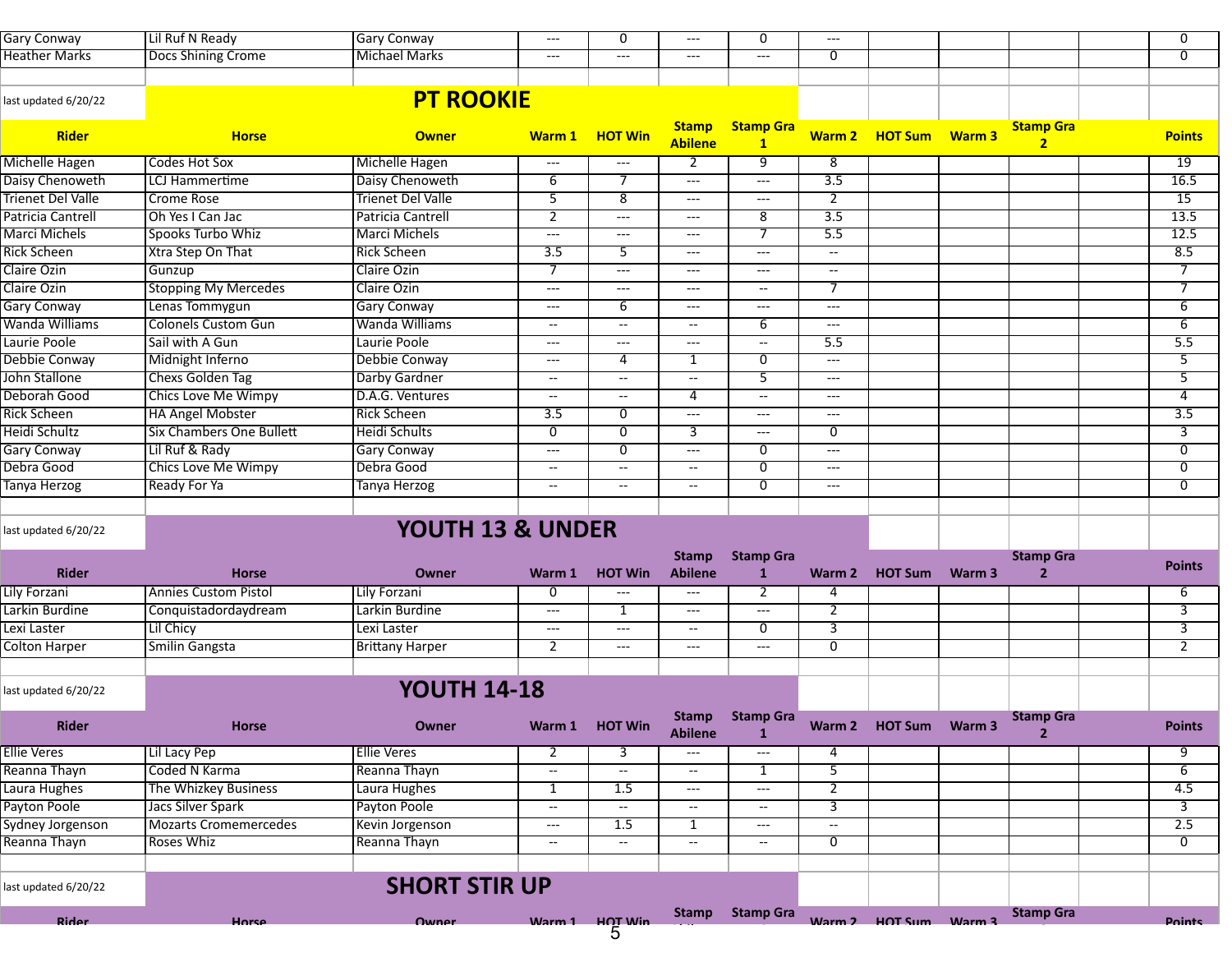| <b><i><u>Property</u></i></b>   | .                                |                                             | .                                        | .                                        | <b>Abilene</b>                           | 1                                        |                                          |                       |        | $\mathbf{2}$                       |                  |
|---------------------------------|----------------------------------|---------------------------------------------|------------------------------------------|------------------------------------------|------------------------------------------|------------------------------------------|------------------------------------------|-----------------------|--------|------------------------------------|------------------|
| <b>Lily Forzani</b>             | <b>Annies Custom Pistol</b>      | Lily Forzani                                | 0                                        | $---$                                    | $\hspace{0.05cm} \ldots$                 | $\overline{2}$                           | 3                                        |                       |        |                                    | 5                |
| <b>Kayleigh Harper</b>          | Smilin Gangsta                   | <b>Brittany Harper</b>                      | $\overline{2}$                           | ---                                      | $\hspace{0.05cm} \dashrightarrow$        | $\qquad \qquad - -$                      | 1                                        |                       |        |                                    | 3                |
| Lexi Laster                     | Lil Chicy                        | Lexi Laster                                 | $---$                                    | $---$                                    | $\overline{\phantom{a}}$                 | 1                                        | $\overline{2}$                           |                       |        |                                    | 3                |
|                                 |                                  |                                             |                                          |                                          |                                          |                                          |                                          |                       |        |                                    |                  |
| last updated 6/20/22            |                                  | <b>GREEN L1</b>                             |                                          |                                          |                                          |                                          |                                          |                       |        |                                    |                  |
|                                 |                                  |                                             |                                          |                                          | <b>Stamp</b>                             | <b>Stamp Gra</b>                         |                                          |                       |        | <b>Stamp Gra</b>                   | <b>Points</b>    |
| <b>Rider</b>                    | <b>Horse</b>                     | <b>Owner</b>                                | Warm 1                                   | <b>HOT WIN</b>                           | <b>Abil</b>                              | $\mathbf{1}$                             | Warm 2                                   | <b>HOT SUM</b>        | Warm 3 | $\overline{2}$                     |                  |
| <b>Heather Marks</b>            | <b>Cowgirls Good Time</b>        | <b>TX Horse Power Ranch</b>                 | 5                                        | $---$                                    | 2                                        | $\qquad \qquad - -$                      | $\overline{3.5}$                         |                       |        |                                    | 10.5             |
| <b>Heather Marks</b>            | <b>Shiney Chexy Chic</b>         | <b>TX Horse Power Ranch</b>                 | 6                                        | $\hspace{0.05cm}---\hspace{0.05cm}$      | 3                                        | $---$                                    | $\overline{0}$                           |                       |        |                                    | 9                |
| <b>Trienet Del Valle</b>        | <b>Crome Rose</b>                | <b>Trienet Del Valle</b>                    | 0                                        | 4                                        | $\hspace{0.05cm} \ldots \hspace{0.05cm}$ | $\qquad \qquad - -$                      | 3.5                                      |                       |        |                                    | 7.5              |
| <b>Rick Scheen</b>              | Xtra Step On That                | <b>Rick Scheen</b>                          | $\overline{0}$                           | $\overline{5.5}$                         | $\hspace{0.05cm} \ldots \hspace{0.05cm}$ | $\hspace{0.05cm} \ldots \hspace{0.05cm}$ | $\overline{\phantom{a}}$                 |                       |        |                                    | $\overline{5.5}$ |
| Daisy Chenoweth                 | <b>LCJ Kammertime</b>            | Daisy Chenoweth                             | $---$                                    | 5.5                                      | $\hspace{0.05cm}---$                     | $\qquad \qquad - -$                      | $\overline{\phantom{a}}$                 |                       |        |                                    | 5.5              |
| Laura Hughes                    | The Whizkey Business             | Laura Hughes                                | 4                                        | 1                                        | $\hspace{0.05cm} \dashrightarrow$        | $\qquad \qquad - -$                      | $\overline{\phantom{a}}$                 |                       |        |                                    | 5                |
| Sydney Jorgenson                | <b>Mozarts Cromemercedes</b>     | Kevin Jorgenson                             | $---$                                    | 3                                        | 1                                        | $\qquad \qquad - -$                      | $\overline{\phantom{a}}$                 |                       |        |                                    | 4                |
| Tanya Herzog                    | <b>Ready For Ya</b>              | Tanya Herzog                                | $---$                                    | ---                                      | $---$                                    | 3                                        | $\overline{\phantom{a}}$                 |                       |        |                                    | 3                |
| Larkin Burdine                  | Conquistadordaydream             | Larkin Burdine                              | $---$                                    | 2                                        | $---$                                    | $---$                                    | 0                                        |                       |        |                                    | $\overline{2}$   |
| Kristen Watt                    | Sliden Spook                     | <b>Kristen Watt</b>                         | $---$                                    | $---$                                    | $---$                                    | 2                                        | $- -$                                    |                       |        |                                    | $\overline{2}$   |
| Kayleigh Harper                 | Smilin Gangsta                   | <b>Brittany Harper</b>                      | 0                                        | $---$                                    | $\hspace{0.05cm} \ldots$                 | $\overline{\phantom{a}}$                 | $\overline{\phantom{a}}$                 |                       |        |                                    | 0                |
| John Stallone                   | <b>Chexs Golden Tag</b>          | Darby Gardner                               | $---$                                    | ---                                      | $\hspace{0.05cm} \ldots$                 | 0                                        | $\overline{\phantom{a}}$                 |                       |        |                                    | $\mathbf{0}$     |
|                                 |                                  |                                             |                                          |                                          |                                          |                                          |                                          |                       |        |                                    |                  |
| last updated 6/20/22            |                                  | <b>GREEN L2</b>                             |                                          |                                          |                                          |                                          |                                          |                       |        |                                    |                  |
|                                 |                                  |                                             |                                          |                                          | <b>Stamp</b>                             | <b>Stamp Gra</b>                         |                                          |                       |        | <b>Stamp Gra</b>                   |                  |
| <b>Rider</b>                    | <b>Horse</b>                     | <b>Owner</b>                                | Warm 1                                   | <b>HOT WIN</b>                           | <b>Abil</b>                              | 1                                        | Warm 2                                   | <b>HOT SUM</b>        | Warm 3 | $\overline{\mathbf{2}}$            | <b>Points</b>    |
| <b>Ellie Veres</b>              | Lil Lacy Pep                     | <b>Ellie Veres</b>                          | $\overline{3.5}$                         |                                          | $---$                                    | $---$                                    | 6                                        |                       |        |                                    | 11.5             |
| <b>Trienet Del Valle</b>        | <b>Crome Rose</b>                | <b>Trienet Del Valle</b>                    | $---$                                    | 4                                        | $\hspace{0.05cm} \ldots$                 | $\qquad \qquad - -$                      | 4.5                                      |                       |        |                                    | 8.5              |
| <b>Heather Marks</b>            | <b>Shiney Chexy Chic</b>         | <b>TX Horse Power Ranch</b>                 | 5                                        | ---                                      | 3                                        | $---$                                    | 0                                        |                       |        |                                    | 8                |
| <b>Ashley Miller</b>            | Double Loaded Gun                | <b>Ashley Miller</b>                        | $\overline{6}$                           | $---$                                    | $---$                                    | $\overline{\phantom{a}}$                 | $\overline{\phantom{a}}$                 |                       |        |                                    | $\overline{6}$   |
| Larkin Burdine                  | Conquistadordaydream             | Larkin Burdine                              | $---$                                    | 3                                        | $\hspace{0.05cm} \ldots \hspace{0.05cm}$ | $\hspace{0.05cm} \ldots \hspace{0.05cm}$ | 3                                        |                       |        |                                    | $\overline{6}$   |
| Patricia Cantrell               | Oh Yes I Can Jac                 | Patricia Cantrell                           | $\overline{3.5}$                         | $\hspace{0.05cm}---\hspace{0.05cm}$      | $\hspace{0.05cm} \ldots$                 | 2                                        | $\overline{0}$                           |                       |        |                                    | 5.5              |
| <b>Heather Marks</b>            | Docs Shining Crome               | <b>Michael Marks</b>                        | $\overline{\phantom{a}}$                 | $\overline{\phantom{a}}$                 | $\overline{\phantom{a}}$                 | $\overline{\phantom{a}}$                 | 4.5                                      |                       |        |                                    | 4.5              |
| <b>Heather Marks</b>            | <b>Cowgirls Good Time</b>        | <b>TX Horse Power Ranch</b>                 | 1                                        | $\hspace{0.05cm}---\hspace{0.05cm}$      | 2                                        | $\qquad \qquad - -$                      | $---$                                    |                       |        |                                    | 3                |
| <b>Rick Scheen</b>              | <b>HA Angel Mobster</b>          | <b>Rick Scheen</b>                          | $\overline{2}$                           | $\hspace{0.05cm}---\hspace{0.05cm}$      | $\hspace{0.05cm} \ldots$                 | $---$                                    | $---$                                    |                       |        |                                    | $\overline{2}$   |
|                                 |                                  |                                             |                                          |                                          |                                          |                                          |                                          |                       |        |                                    |                  |
|                                 | <b>Mozarts Cromemercedes</b>     |                                             | $---$                                    | $---$                                    | 1                                        | $--$                                     | $\hspace{0.05cm} \ldots \hspace{0.05cm}$ |                       |        |                                    | 1                |
| Sydney Jorgenson                |                                  | Kevin Jorgenson                             | $---$                                    | $---$                                    | $\hspace{0.05cm} \ldots$                 | 1                                        | $---$                                    |                       |        |                                    | $\overline{1}$   |
| Pam Griggs<br>Jonathan Buchanan | <b>Vintage Nemo</b><br>Pop Shine | <b>Pam Griggs</b><br>Johnathan Buchanan     | $\hspace{0.05cm} \ldots \hspace{0.05cm}$ | 0                                        | $---$                                    | $---$                                    | $\qquad \qquad - -$                      |                       |        |                                    | ᠦ                |
|                                 |                                  |                                             |                                          |                                          |                                          |                                          |                                          |                       |        |                                    |                  |
| last updated 6/20/22            |                                  |                                             |                                          |                                          |                                          |                                          |                                          |                       |        |                                    |                  |
|                                 |                                  | <b>PT GREEN</b>                             |                                          |                                          |                                          |                                          |                                          |                       |        |                                    |                  |
| Rider                           | <b>Horse</b>                     | <b>Owner</b>                                |                                          | Warm 1 HOT WIN                           | <b>Stamp</b><br><b>Abil</b>              | <b>Stamp Gra</b><br>$\mathbf{1}$         |                                          | Warm 2 HOT SUM Warm 3 |        | <b>Stamp Gra</b><br>$\overline{2}$ | <b>Points</b>    |
| <b>Patricia Cantrell</b>        | Oh Yes I Can Jac                 | Patricia Cantrell                           | 4                                        | ---                                      | $\hspace{0.05cm}---$                     | 4                                        | 0                                        |                       |        |                                    | 8                |
| Daisy Chenoweth                 | <b>LCJ Hammertime</b>            | Daisy Chenoweth<br><b>Trienet Del Valle</b> | 3                                        | $\hspace{0.05cm} \ldots \hspace{0.05cm}$ | $\hspace{0.05cm}---$                     | $--$                                     | 4.5                                      |                       |        |                                    | 7.5              |

Tanya Herzog Ready For Ya Tanya Herzog --- --- --- 3 -- 3 Neil Kellen Mimpy Topgun Tonight Neil Kellen --- --- --- --- --- 3 3<br>Pam Griggs Vintage Neptune Pam Griggs --- -- -- -- 2 -- 1 Pam Griggs Vintage Neptune Pam Griggs --- --- --- 2 -- 2 Jane Andrews Silver Bullets Jane Andrews --- --- --- --- 2 2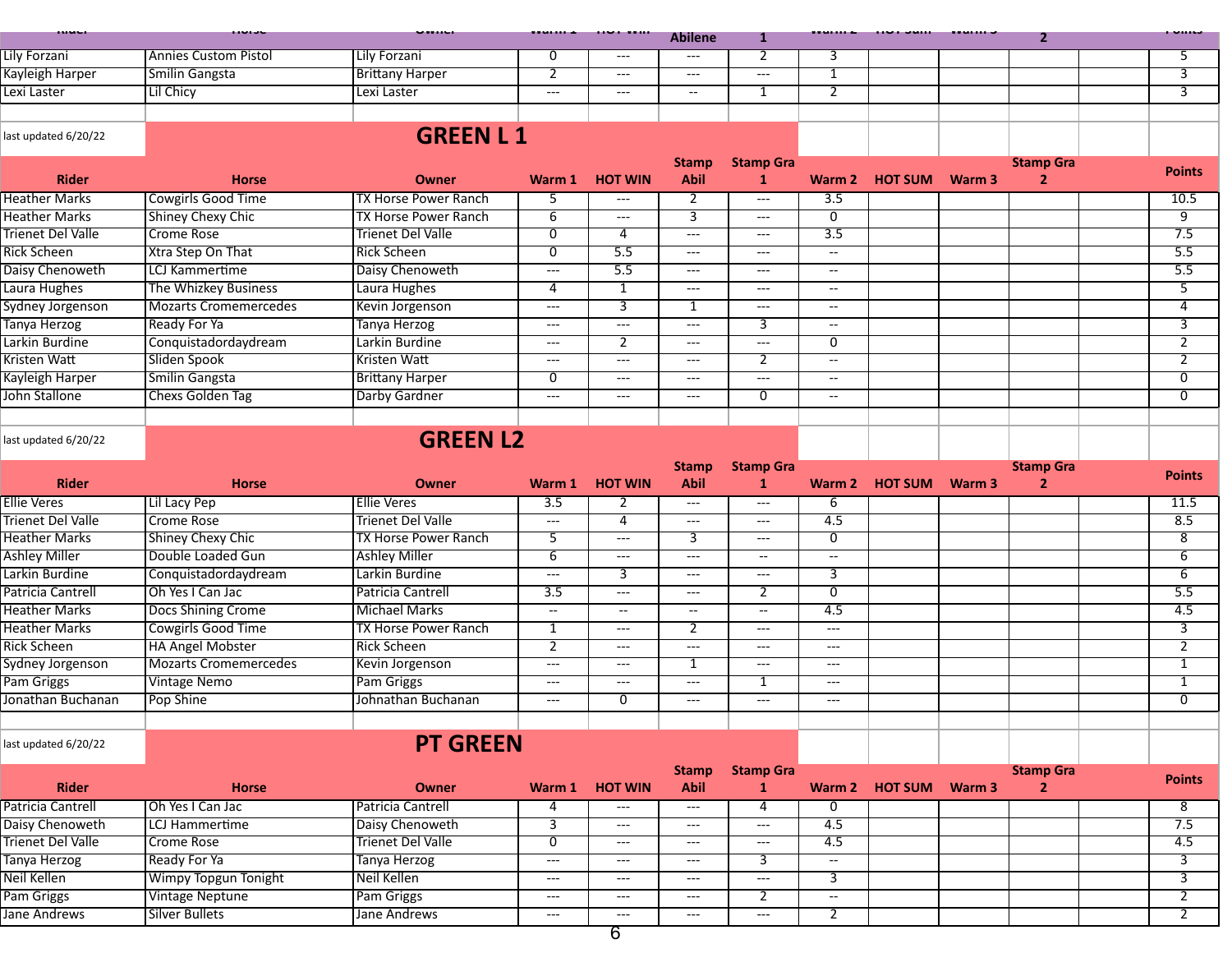| <b>Rick Scheen</b>    | Xtra Step On That              | <b>Rick Scheen</b>        | $\overline{0}$                           | $---$                               | $---$                                    | $---$                                    | $\overline{\phantom{a}}$ |                       |        |                  | $\overline{0}$ |
|-----------------------|--------------------------------|---------------------------|------------------------------------------|-------------------------------------|------------------------------------------|------------------------------------------|--------------------------|-----------------------|--------|------------------|----------------|
| John Stallone         | <b>Chex Golden Tag</b>         | Darby Gardner             | $---$                                    | $---$                               | $---$                                    | $\overline{0}$                           | $\overline{\phantom{a}}$ |                       |        |                  | $\overline{0}$ |
|                       |                                |                           |                                          |                                     |                                          |                                          |                          |                       |        |                  |                |
| last updated 6/20/22  |                                | <b>NOV HOR OPEN L1</b>    |                                          |                                     |                                          |                                          |                          |                       |        |                  |                |
|                       |                                |                           |                                          |                                     | <b>Stamp</b>                             | <b>Stamp Gra</b>                         |                          |                       |        | <b>Stamp Gra</b> |                |
| <b>Rider</b>          | <b>Horse</b>                   | <b>Owner</b>              | Warm 1                                   | <b>HOT WIN</b>                      | <b>Abil</b>                              | 1                                        | Warm 2                   | <b>HOT SUM Warm 3</b> |        | $\overline{2}$   | <b>Points</b>  |
| <b>Kyle Schruig</b>   | Nita Dreamy Doctor             | <b>Rick Scheen</b>        | $\overline{0}$                           | $\overline{6}$                      | $\hspace{0.05cm} \ldots \hspace{0.05cm}$ | $---$                                    | $---$                    |                       |        |                  | 6              |
| <b>Kyle Schruig</b>   | <b>HA Angel Mobster</b>        | <b>Rick Scheen</b>        | $\hspace{0.05cm}---\hspace{0.05cm}$      | 5                                   | $\hspace{0.05cm} \ldots \hspace{0.05cm}$ | $---$                                    | ---                      |                       |        |                  | $\overline{5}$ |
| Kyle Schruig          | Stoppingmymercedes             | Claire Ozin               | $---$                                    | 4                                   | $\hspace{0.05cm} \dashrightarrow$        | $---$                                    | ---                      |                       |        |                  | 4              |
| <b>Randy Golden</b>   | Eyes on Joes Cash              | <b>Randy Golden</b>       | $---$                                    | 3                                   | $\hspace{0.05cm} \ldots$                 | $\hspace{0.05cm}---\hspace{0.05cm}$      | ---                      |                       |        |                  | 3              |
| <b>Michelle Hagen</b> | Codes Hot Sox                  | <b>Michelle Hagen</b>     | $---$                                    | $---$                               | 2                                        | $---$                                    | ---                      |                       |        |                  | $\overline{2}$ |
| <b>Franky Vazquez</b> | <b>HF Thebigeasy</b>           | Diana Doucette            | 0                                        | $\overline{0}$                      | $\overline{\mathfrak{o}}$                | $\hspace{0.05cm}---\hspace{0.05cm}$      | ---                      |                       |        |                  | $\overline{0}$ |
| <b>Franky Vazquez</b> | Special Voodoo                 | <b>Eileen Depew</b>       | $\overline{0}$                           | $\hspace{0.05cm} \ldots$            | $\hspace{0.05cm} \ldots$                 | $---$                                    | $---$                    |                       |        |                  | $\overline{0}$ |
| <b>Franky Vazquez</b> | <b>KR Angels N Demons</b>      | Ione French               | 0                                        | 0                                   | $\hspace{0.05cm} \ldots \hspace{0.05cm}$ | $\hspace{0.05cm} \ldots \hspace{0.05cm}$ | $\overline{0}$           |                       |        |                  | $\overline{0}$ |
| <b>Kyle Schruig</b>   | Trashman                       | Janis Dickerson           | $\hspace{0.05cm} \ldots \hspace{0.05cm}$ | $\qquad \qquad - -$                 | $\hspace{0.05cm} \dashrightarrow$        | $\hspace{0.05cm}---\hspace{0.05cm}$      | 0                        |                       |        |                  | 0              |
| <b>Franky Vazquez</b> | Ms Rey O Shine                 | John Stallon              | $---$                                    | $---$                               | $---$                                    | $---$                                    | $\overline{0}$           |                       |        |                  | $\overline{0}$ |
|                       |                                |                           |                                          |                                     |                                          |                                          |                          |                       |        |                  |                |
| last updated 6/20/22  |                                | <b>NOV HOR OPEN L2</b>    |                                          |                                     |                                          |                                          |                          |                       |        |                  |                |
|                       |                                |                           |                                          |                                     | <b>Stamp</b>                             | <b>Stamp Gra</b>                         |                          |                       |        | <b>Stamp Gra</b> |                |
| <b>Rider</b>          | <b>Horse</b>                   | <b>Owner</b>              | Warm 1                                   | <b>HOT WIN</b>                      | <b>Abil</b>                              | -1                                       | Warm 2                   | <b>HOT SUM</b>        | Warm 3 | $\overline{2}$   | <b>Points</b>  |
| <b>Mark Miller</b>    | Oh Yes I Can Jac               | Patricia Cantrell         | 2                                        | $\hspace{0.05cm}---\hspace{0.05cm}$ | $---$                                    | $---$                                    | 2                        |                       |        |                  | 4              |
| Franky Vazquez        | <b>Chics Gunna Storm</b>       | Diana Doucette            | 0                                        | $\hspace{0.05cm}---\hspace{0.05cm}$ | 1                                        | $---$                                    | ---                      |                       |        |                  | $\mathbf{1}$   |
| <b>Eileen Depew</b>   | Whizzenintothenite             | Eileen Depew              | $---$                                    | 1                                   | $\hspace{0.05cm} \dashrightarrow$        | $---$                                    | $---$                    |                       |        |                  | $\mathbf{1}$   |
| <b>Franky Vazquez</b> | <b>Colonels Custom</b>         | Wanda Williams            | $\hspace{0.05cm}---\hspace{0.05cm}$      | $---$                               | $\hspace{0.05cm} \ldots \hspace{0.05cm}$ | $\hspace{0.05cm} \ldots \hspace{0.05cm}$ | $\overline{0}$           |                       |        |                  | $\overline{0}$ |
|                       |                                |                           |                                          |                                     |                                          |                                          |                          |                       |        |                  |                |
| last updated 6/20/22  |                                | <b>NOV HOR OPEN L3</b>    |                                          |                                     |                                          |                                          |                          |                       |        |                  |                |
|                       |                                |                           |                                          |                                     | <b>Stamp</b>                             | <b>Stamp Gra</b>                         |                          |                       |        | <b>Stamp Gra</b> |                |
| <b>Rider</b>          | <b>Horse</b>                   | <b>Owner</b>              | Warm 1                                   | <b>HOT WIN</b>                      | <b>Abil</b>                              | 1                                        | Warm 2                   | <b>HOT SUM</b>        | Warm 3 |                  | <b>Points</b>  |
| <b>Mark Miller</b>    | Oh Yes I Can Jac               | Patricia Cantrell         | 2                                        | $\hspace{0.05cm}---\hspace{0.05cm}$ | $\hspace{0.05cm} \ldots \hspace{0.05cm}$ | ---                                      | 1                        |                       |        |                  | 3              |
| <b>Tyrel Pole</b>     | <b>Spakling Shiney Doll</b>    | Rhea Pole                 | $\qquad \qquad - -$                      | 0                                   | $\hspace{0.05cm} \ldots \hspace{0.05cm}$ | $\hspace{0.05cm} \ldots \hspace{0.05cm}$ | $\overline{2}$           |                       |        |                  | $\overline{2}$ |
| Franky Vazquez        | <b>Chics Gunna Storm</b>       | Diana Doucette            | 0                                        | $---$                               | 1                                        | $---$                                    | $\overline{\phantom{a}}$ |                       |        |                  | $\mathbf{1}$   |
|                       |                                |                           |                                          |                                     |                                          |                                          |                          |                       |        |                  |                |
| last updated 6/20/22  |                                | <b>NOV HOR NON PRO L1</b> |                                          |                                     |                                          |                                          |                          |                       |        |                  |                |
| <b>Rider</b>          | <b>Horse</b>                   | Owner                     |                                          | Warm 1 HOT WIN                      | Stamp<br><b>Abil</b>                     | <b>Stamp Gra</b><br>$\mathbf{1}$         |                          | Warm 2 HOT SUM Warm 3 |        | <b>Stamp Gra</b> | <b>Points</b>  |
| <b>Eileen Depew</b>   | Smart Pale Dunnit              | <b>Eileen Depew</b>       | $\overline{3}$                           | $\overline{\mathbf{8}}$             | $\overline{3.5}$                         | 5                                        | $\overline{\phantom{a}}$ |                       |        |                  | 19.5           |
| Kathy Wilson          | <b>TWR Gottawhiz n Romance</b> | <b>Triple W Ranch</b>     | $\hspace{0.05cm}---$                     | $\overline{7}$                      | 3.5                                      | $---$                                    | $\overline{7}$           |                       |        |                  | 17.5           |
| <b>Marci Michels</b>  | Spooks Turbo Whiz              | Marci Michels             | $\hspace{0.05cm}---\hspace{0.05cm}$      | $\scriptstyle\cdots$                | $---$                                    | $\overline{a}$                           | $\overline{7}$           |                       |        |                  | 11             |
| <b>Ellie Veres</b>    | Lil Lacy Pep                   | <b>Ellie Veres</b>        | $\overline{0}$                           | $\overline{6}$                      | $\hspace{0.05cm} \dashrightarrow$        | $\qquad \qquad - -$                      | 4.5                      |                       |        |                  | 10.5           |
| Diana Doucette        | <b>HF The Big Easy</b>         | Diana Doucette            | $\hspace{0.05cm}---$                     | $\scriptstyle\cdots$                | $\hspace{0.05cm} \ldots \hspace{0.05cm}$ | $---$                                    | $\overline{7}$           |                       |        |                  | $\overline{7}$ |
| Heidi Schultz         | Six Chambers One Bullett       | Heidi Schultz             | $\hspace{0.05cm}---$                     | 5 <sup>2</sup>                      | $\scriptstyle\cdots$                     | $---$                                    | $\overline{\phantom{a}}$ |                       |        |                  | $\overline{5}$ |
| <b>Mindy Gray</b>     | Flinns in First                | <b>Mindy Gray</b>         | $---$                                    | $\hspace{0.05cm} \ldots$            | $\hspace{0.05cm} \dashrightarrow$        | 0                                        | 4.5                      |                       |        |                  | 4.5            |
| Janis Dickerson       | <b>Trash Man</b>               | Janis Dickerson           | 4                                        | $\overline{0}$                      | $\hspace{0.05cm} \dashrightarrow$        | $---$                                    | $\overline{\phantom{a}}$ |                       |        |                  | 4              |
| Sydney Jorgenson      | <b>Mozarts Cromemercedes</b>   | Kevin Jorgenson           | $\hspace{0.05cm}---$                     | $\overline{4}$                      | $\hspace{0.05cm} \dashrightarrow$        | $\qquad \qquad \cdots$                   | $\overline{\phantom{a}}$ |                       |        |                  | 4              |
| <b>Mary Dodson</b>    | MD Shesa Shiney Chic           | <b>Mary Dodson</b>        | $---$                                    | $\hspace{0.05cm}---$                | $\hspace{0.05cm} \ldots$                 | $\overline{0}$                           | $\overline{3}$           |                       |        |                  | $\overline{3}$ |